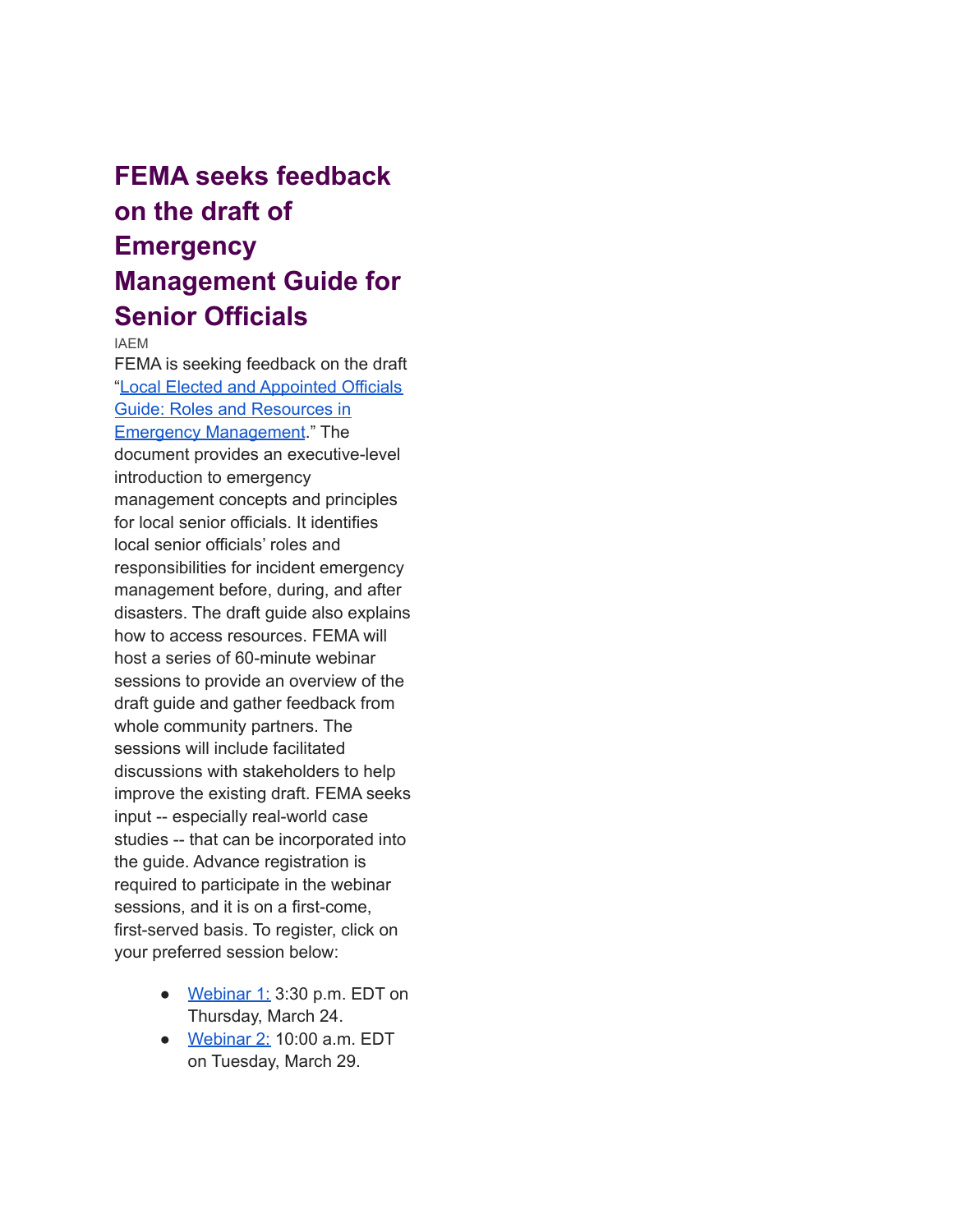- [Webinar](https://nam04.safelinks.protection.outlook.com/?url=http%3A%2F%2Fsm1.multiview.com%2Ft%2FgcH1AAbbaBPWM41qQLQZxCXCfNxaJYkHLDPiaaaaJYkBRDYQLnaa%3Fs%3Dhcpvods~2531gpvbqe.det~amp%3Be%3Dfenxmfq~255zinxZsc.fcv~amp%3Bk%3Dh~amp%3Bw%3D&data=04%7C01%7Cdataya.resenois%40bison.howard.edu%7C2cbdbb0bc0ef4dac0f0308da0d891dfa%7C02ac0c07b75f46bf9b133630ba94bb69%7C0%7C0%7C637837179812969194%7CUnknown%7CTWFpbGZsb3d8eyJWIjoiMC4wLjAwMDAiLCJQIjoiV2luMzIiLCJBTiI6Ik1haWwiLCJXVCI6Mn0%3D%7C3000&sdata=F3uv51QWhO3i7z0s2jQn8LJj4a4aDKQBcWgpVTnNBPI%3D&reserved=0) 3: 2:00 p.m. EDT on Thursday, March 31.
- [Webinar](https://nam04.safelinks.protection.outlook.com/?url=http%3A%2F%2Fsm1.multiview.com%2Ft%2FgcH1AAbbaBPWM41qQLQZxCXCfNxaJYkHLDPiaaaaJYkBRDYQLnaa%3Fs%3Dhcpvods~2531gpvbqe.det~amp%3Be%3Dfenxmfq~255zinxZsc.fcv~amp%3Bk%3Di~amp%3Bw%3D&data=04%7C01%7Cdataya.resenois%40bison.howard.edu%7C2cbdbb0bc0ef4dac0f0308da0d891dfa%7C02ac0c07b75f46bf9b133630ba94bb69%7C0%7C0%7C637837179812969194%7CUnknown%7CTWFpbGZsb3d8eyJWIjoiMC4wLjAwMDAiLCJQIjoiV2luMzIiLCJBTiI6Ik1haWwiLCJXVCI6Mn0%3D%7C3000&sdata=MRSp2%2Bg9TFXx9QormxmxON9YPbW9hWq%2F%2FlCFlJksxA8%3D&reserved=0) 4: 4:00 p.m. EDT on Monday, April 11.
- [Webinar](https://nam04.safelinks.protection.outlook.com/?url=http%3A%2F%2Fsm1.multiview.com%2Ft%2FgcH1AAbbaBPWM41qQLQZxCXCfNxaJYkHLDPiaaaaJYkBRDYQLnaa%3Fs%3Dhcpvods~2531gpvbqe.det~amp%3Be%3Dfenxmfq~255zinxZsc.fcv~amp%3Bk%3Dj~amp%3Bw%3D&data=04%7C01%7Cdataya.resenois%40bison.howard.edu%7C2cbdbb0bc0ef4dac0f0308da0d891dfa%7C02ac0c07b75f46bf9b133630ba94bb69%7C0%7C0%7C637837179813124982%7CUnknown%7CTWFpbGZsb3d8eyJWIjoiMC4wLjAwMDAiLCJQIjoiV2luMzIiLCJBTiI6Ik1haWwiLCJXVCI6Mn0%3D%7C3000&sdata=lAt9Zp5IP575PxwedcOLdBP86U%2F3SOuejSjEcaQwJ9k%3D&reserved=0) 5: 1:00 p.m. EDT on Wednesday, April 20.

The national engagement period will conclude on April 22. To review the document and learn more about the webinar sessions, please visit the FEMA [website](https://nam04.safelinks.protection.outlook.com/?url=http%3A%2F%2Fsm1.multiview.com%2Ft%2FgcH1AAbbaBPWM41qQLQZxCXCfNxaJYkHLDPiaaaaJYkBRDYQLnaa%3Fs%3Dhcpvods~2531gpvbqe.det~amp%3Be%3Dfenxmfq~255zinxZsc.fcv~amp%3Bk%3Dk~amp%3Bw%3D&data=04%7C01%7Cdataya.resenois%40bison.howard.edu%7C2cbdbb0bc0ef4dac0f0308da0d891dfa%7C02ac0c07b75f46bf9b133630ba94bb69%7C0%7C0%7C637837179813124982%7CUnknown%7CTWFpbGZsb3d8eyJWIjoiMC4wLjAwMDAiLCJQIjoiV2luMzIiLCJBTiI6Ik1haWwiLCJXVCI6Mn0%3D%7C3000&sdata=NxHRTV6qTmzJH1xbL2y4aREdhOQxWyqyM86IlmNI9Cs%3D&reserved=0). To provide input, download the draft "Local [Elected](https://nam04.safelinks.protection.outlook.com/?url=http%3A%2F%2Fsm1.multiview.com%2Ft%2FgcH1AAbbaBPWM41qQLQZxCXCfNxaJYkHLDPiaaaaJYkBRDYQLnaa%3Fs%3Dhcpvods~2531gpvbqe.det~amp%3Be%3Dfenxmfq~255zinxZsc.fcv~amp%3Bk%3Dl~amp%3Bw%3D&data=04%7C01%7Cdataya.resenois%40bison.howard.edu%7C2cbdbb0bc0ef4dac0f0308da0d891dfa%7C02ac0c07b75f46bf9b133630ba94bb69%7C0%7C0%7C637837179813124982%7CUnknown%7CTWFpbGZsb3d8eyJWIjoiMC4wLjAwMDAiLCJQIjoiV2luMzIiLCJBTiI6Ik1haWwiLCJXVCI6Mn0%3D%7C3000&sdata=2agCA6fGIvChd7crAhr8Kfj0%2FYvx3jF0dAXwJ7UTzhE%3D&reserved=0) and [Appointed](https://nam04.safelinks.protection.outlook.com/?url=http%3A%2F%2Fsm1.multiview.com%2Ft%2FgcH1AAbbaBPWM41qQLQZxCXCfNxaJYkHLDPiaaaaJYkBRDYQLnaa%3Fs%3Dhcpvods~2531gpvbqe.det~amp%3Be%3Dfenxmfq~255zinxZsc.fcv~amp%3Bk%3Dl~amp%3Bw%3D&data=04%7C01%7Cdataya.resenois%40bison.howard.edu%7C2cbdbb0bc0ef4dac0f0308da0d891dfa%7C02ac0c07b75f46bf9b133630ba94bb69%7C0%7C0%7C637837179813124982%7CUnknown%7CTWFpbGZsb3d8eyJWIjoiMC4wLjAwMDAiLCJQIjoiV2luMzIiLCJBTiI6Ik1haWwiLCJXVCI6Mn0%3D%7C3000&sdata=2agCA6fGIvChd7crAhr8Kfj0%2FYvx3jF0dAXwJ7UTzhE%3D&reserved=0) Officials Guide" and feedback form to NPD-Planning@fema.dhs.gov.

*Goulda A. Downer, PhD, FAND, RD, LN, CNS*

*Principal Investigator/Associate Professor*

*Howard University College of Medicine*

*HU Telehealth Training Center*

*Director, National HIV Integration Project (H-NIP)*

*Director, Caribbean Clinicians Community of Practice (CCCoP)*

*508 W Street NW*

*Suite 3200*

*Washington DC 20059*

*202-865-8146 (tele)*

*202-667-1382 (fax)*